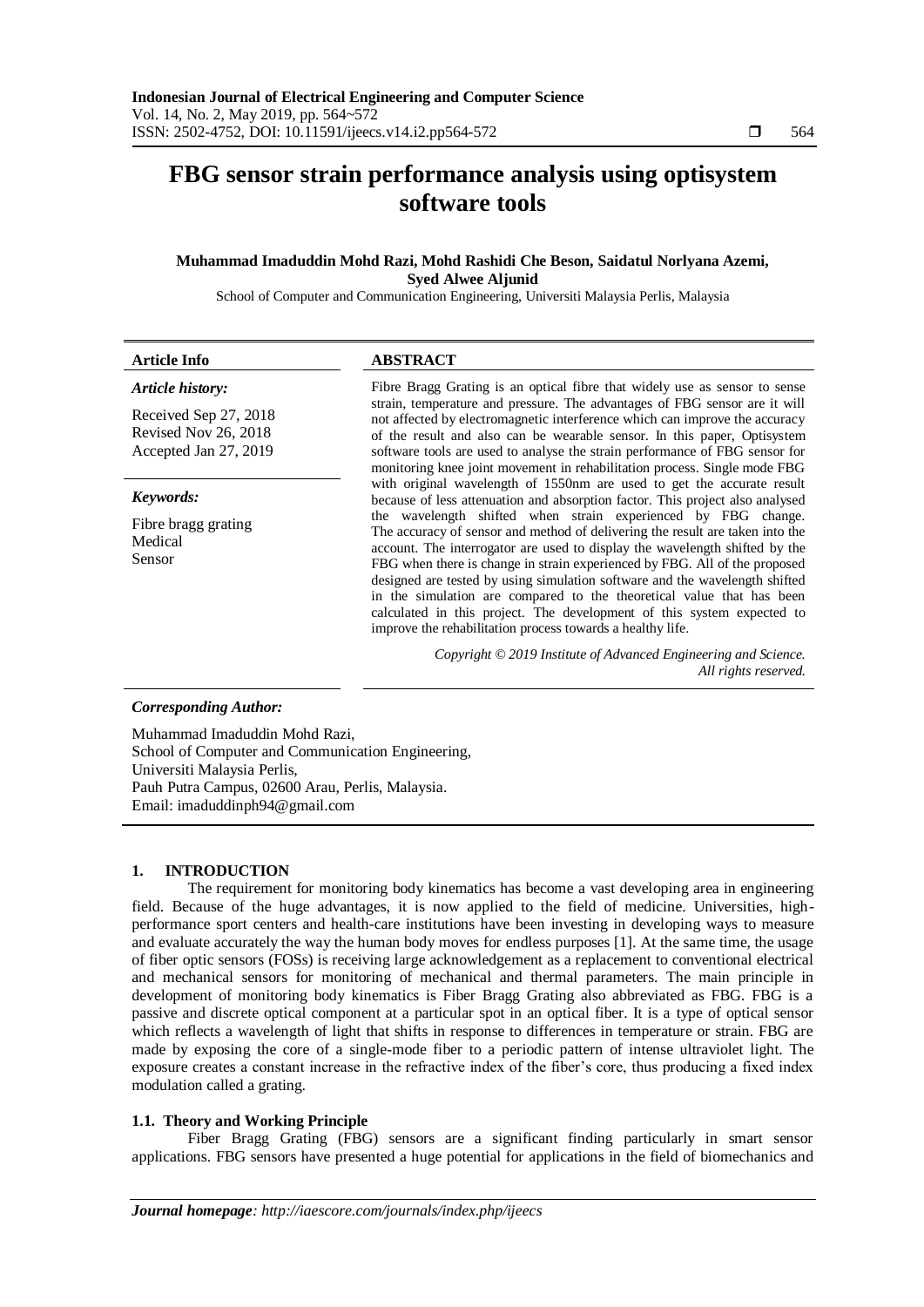rehabilitation engineering. This is due to its benefits such as its tiny size, bio friendly and resistance to electromagnetic interference (EMI), chemical inertness and multiplexing ability [2]. Currently, FBGs are extensively used for monitor and measuring numerous parameters such as temperature, strain, humidity, pressure, force and radiation dose. The problem of typical sensor which is electronic sensor is presence of high electromagnetic and high voltage. The solution to overcome this problem is by using optical fiber sensor because it is made of dielectric material sand so it is considerable to locate them close or even upon a high latent conductor and they don't actually need electrical power at the sensor area. FBG can be operated and applied for in vivo measurement and placed for lengthy period observing because it is harmless to human physique [3].

Other than that, FBG are also better than conventional gauges in vivo applications because the risk of infection is smaller. Bragg grating is created when the germanium-doped fiber which is photosensitive type was subjected to the UV light. The amount of the change depends on the intensity and duration of the exposure as well. The principle operation of FBG sensor is by observing the wavelength shifting of the output signal with the differences in the measuring such as strain or temperature of the light reflected from an FBG [4]. Periodic variation Λ of the FBG and the refractive index influenced the reflected wavelength which is called Bragg wavelength  $(\lambda B)$  [5]. The general equation of the FBG is

$$
\lambda B = 2n_{eff}\Lambda \tag{1}
$$

FBG sensor systems must consist of an optical source that continuously interrogates the reflection spectrum. It also must consist a detection module that monitor the shifts in the peak reflectivity versus wavelength. From these component, it can measure wavelength shifts that result directly from the physical changes.

If external or thermal perturbations is exposed to the FBG sensor, the reflected band will be shifted. FBG sensor is very responsive to strain and temperature. The axial strain influences the FBG reaction specifically through the strain-optic impact which incites an adjustment in the optical fiber effective index, and through the pressure and development changes in dividing of the periodic variation,  $\Lambda$ . The temperature increase  $\Delta T$  influences the grating period and the refractive index, thus lead to an adjustment in  $\lambda B$ . Definition of the refractive index and the impact of strain and temperature on grating period is

$$
\Delta \lambda_B = \left[ \lambda \frac{\delta n}{\delta l} + n \frac{\delta \lambda}{\delta l} \right] \Delta l + 2 \left[ \lambda \frac{\delta n}{\delta T} + n \frac{\delta \lambda}{\delta T} \right] \Delta T \tag{2}
$$

∆l is differences of Fiber Bragg Grating length affected by strain while ∆T is the change of temperature [4]. Optical Spectrum Analyzer (OSA) is generally used to identify the Bragg wavelength for experiment in laboratories while for outside experiment, specialized interrogators are used.

There are available different types of sensors from optical fiber. It can be classified into three classes, the intrinsic type, extrinsic type and the hybrid type. The optical properties of intrinsic type are sensitive to temperature and strain [7]. For the transmission of information to a long distance location, extrinsic type is the best option [8].

In addition, for the transmission of light through the optical fiber for transference into electricity on a long distance optical receiver, the hybrid type is the most compatible choice [9]. From the earlier stated categories, over the past 20 years, the intrinsic sensors have been learnt and applied thoroughly [10]. The intrinsic element in Fiber Bragg grating sensor influenced sensor performance. Because of the photosensitivity optical fiber, ultraviolet (UV) light beams can listed the grating. Besides that, inbuilt selfreferencing and multiplexing capability are also the features of FBG.

Basically, the FBG is a periodic variant of the refraction index along the fiber axis. The function of the structure is to act as a reject-band filter, reflecting back the spectral component,  $\Delta \lambda B$  [nm], which contents the Bragg condition and transmitting the remaining components. Giving below is the equation of the wavelength shift,  $\Delta \lambda B$  [nm], of a FBG sensor subject to a physical disturbance [11]:

$$
\frac{\Delta \lambda_B}{\lambda_B} = (1 - \rho_e) \Delta \varepsilon + (\alpha + \xi) \Delta T \tag{3}
$$

where  $pe$ ,  $\Delta$ ,  $\alpha$ ,  $\pounds$ , and  $\Delta T$  are the effective photo elastic constant, the axial strain, the thermal expansion, the thermal optic coefficient and the temperature shifts, respectively. The ratio wavelength shift,  $\Delta \lambda B$  to wavelength,  $\lambda B$  in the (1) expresses the strain effect on an optical fiber. A change in the grating spacing and the strain-optic induced change in the refractive index correspond by the strain effect.

The second term of the expression is correlated with the temperature sensing. It dilates or contracts as the FBG is subjected to temperature variation thus modifying the grating pitch. Flexible sensing structure.

*FBG sensor strain performance analysis using optisystem software… (Muhammad Imaduddin Mohd Razi)*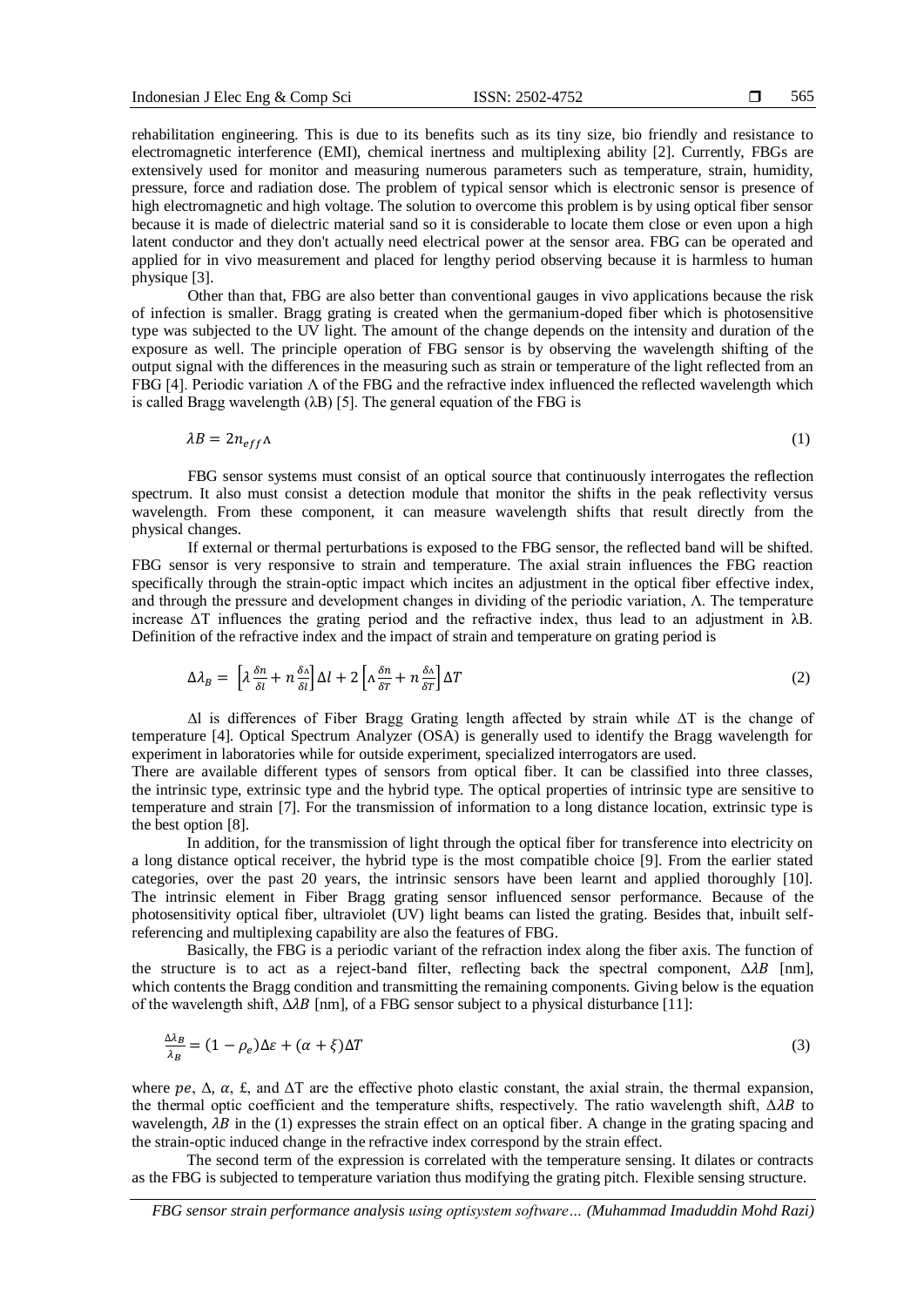Increasing the sensitivity of the sensor will give a precise measurement of the knee joint movement. This was performed by appropriately choosing the material that can transduce perfectly the real movement. The conversion of the movements toward the embedded sensor would be enable if the area to cover the knee is sufficient. A wide rectangular design was selected to improve cover both the extension movements and the flexion.

Furthermore, it offers the required area of contact to be interpreted by the sensing area and let the light to transport without any unexpected corners that would block the communication with the monitoring stage. The advantages and features of this foil include the stretch ability, the capability and the flexibility [1]. All these feature will maintained an effective bonding between the optical fiber and the substrate. The main material is polyvinyl chloride (PVC) to ensure the stimulus transfer and the bonding. Moreover, during fabrication, its shape and size are totally modifiable.

# **1.2. Related Works**

Figure 1 a) the green ellipses is the flexible knee with pressure buttons, For b), the flexible knee band is connected with sensing part and c), the red circle indicate PVC foil with the embedded FBG signaled.



Figure 1. FBG in PVC foil [1]

Authors [1] has developed a PVC foil based on FBG sensor that can be used to measure the body kinematics. This system is wearable system that can monitor maximum knee movement, flexibility and all the changes during a full period of human movement. A single Fiber Bragg Grating as located at the center of the knee joint with the rectangular structure that combined with 3 layer of elastic PVC materials. All the movement connected with a full steps, the position and swing stages, are obviously identifiable in the acquired waveform permitting evaluation between various results gained in several circumstances.

The advantage of this system is user friendly because the sensing system can simply attached or take out from the flexible knee band via using small metallic pressure button to confirm FBG is only sensing the extension and the flexion as the subject steps around. Besides that, the system also resistance to electromagnetic interference. Thus, it can be used in wet environment and inside water without harm.

Disadvantage of the system is the dimensions of the flexible knee band and the method of connecting the foil with embedded sensor can decrease the quick oscillations of the waveform. Moreover, if the speed of subject movement is high, the waveform will become noisier compared to the slow moving subject.

Figure 2 shows a) to capture image movement of the hand in real time on a PC, a hand shaped PVC foil contains 14 FBGs in the upper surface of the glove. In b)left, the reaction of FBG sensor when step of opening and closing hand while in (right), a graph that represent comparison of measured and real angles to clarify system precision. For monitoring both posture and hand gesture of stroke patients' brain, author in [12] had developed a wearable FBG sensing glove. This allow the angle measurement between the finger phalanxes.

A single optical fiber that contain 14 FBGs are located in al layout that curvilinear and fixed in the middle layer of an elastic PVC foil that are hand shaped to ensure the FBG are located at 14 phalanx joints respectively in a single hand. The system display sinusoid like response. The major benefit of this wearable sensor is the measurement made on wavelength as a replacement of optical power. So, the instabilities of the optical source will make the system insensitive to external issues. Besides, the system also can be stable for long term as the polymer foil enlarge resistance to the sensing element without affecting the performance of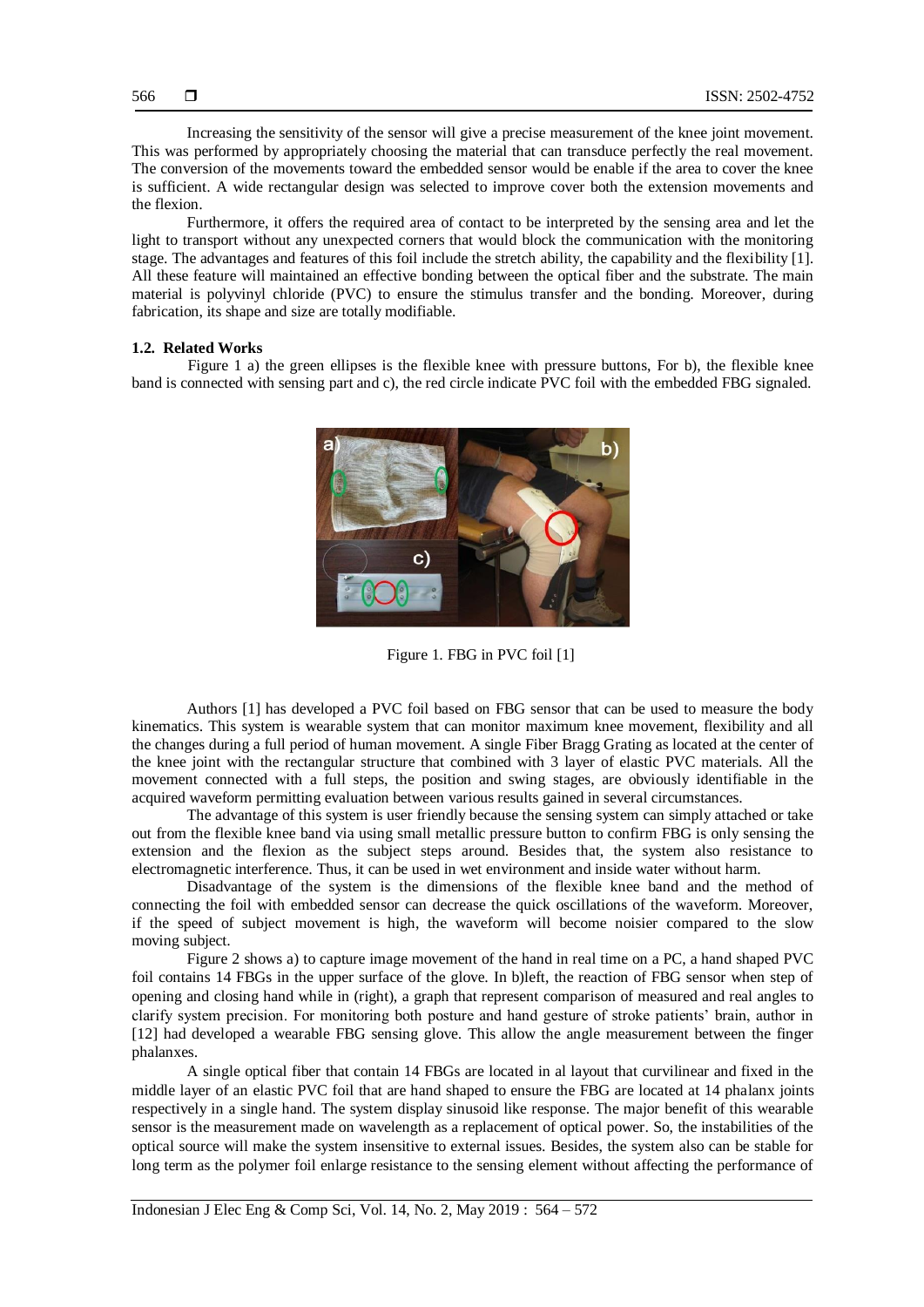sensing elements. Moreover, the glove can simply worn without limiting the movement of the hand. The disadvantages of the system is wrinkles may be appear at the glove due to flexibility of the hand.



Figure 2. FBG Layout for Monitoring Hand Posture [12]

Figure 3 shows a) Experiment setup during the project and b) graph comparison between untreated and decalcified bones. Author in [13] proposed the consequence of decalcification on strain reaction of a goat tibia. It was investigated in vitro using Fiber Bragg Grating (FBG) sensing technique. In order to analyze the strength of bone sample, the straining actions need to be simulated as closely as possible.

There are four types of straining actions. However, bending test was chosen in this experiment. Three-point bending technique was used to apply tension to two similar bone samples from the same goat and one was partly decalcified. The Bragg wavelength also were recorded during the experiment. As a result, the strain caused for the same pressure increased along with larger degree of decalcification. Also an abrupt increase took place after 2g of calcium loss, signifying the beginning of damage. This proved that FBG sensor technology can be used effectively to clarify alterations in same due to different degrees of decalcification.



Figure 3. Experimental setup and comparison graph

# **2. RESEARCH METHOD**

The focus of this project is to analyze the performance of the sensor when the sensor is applied with certain value of strain. Hence, the value of strain applied can be used to analyze the maximum strain that can

*FBG sensor strain performance analysis using optisystem software… (Muhammad Imaduddin Mohd Razi)*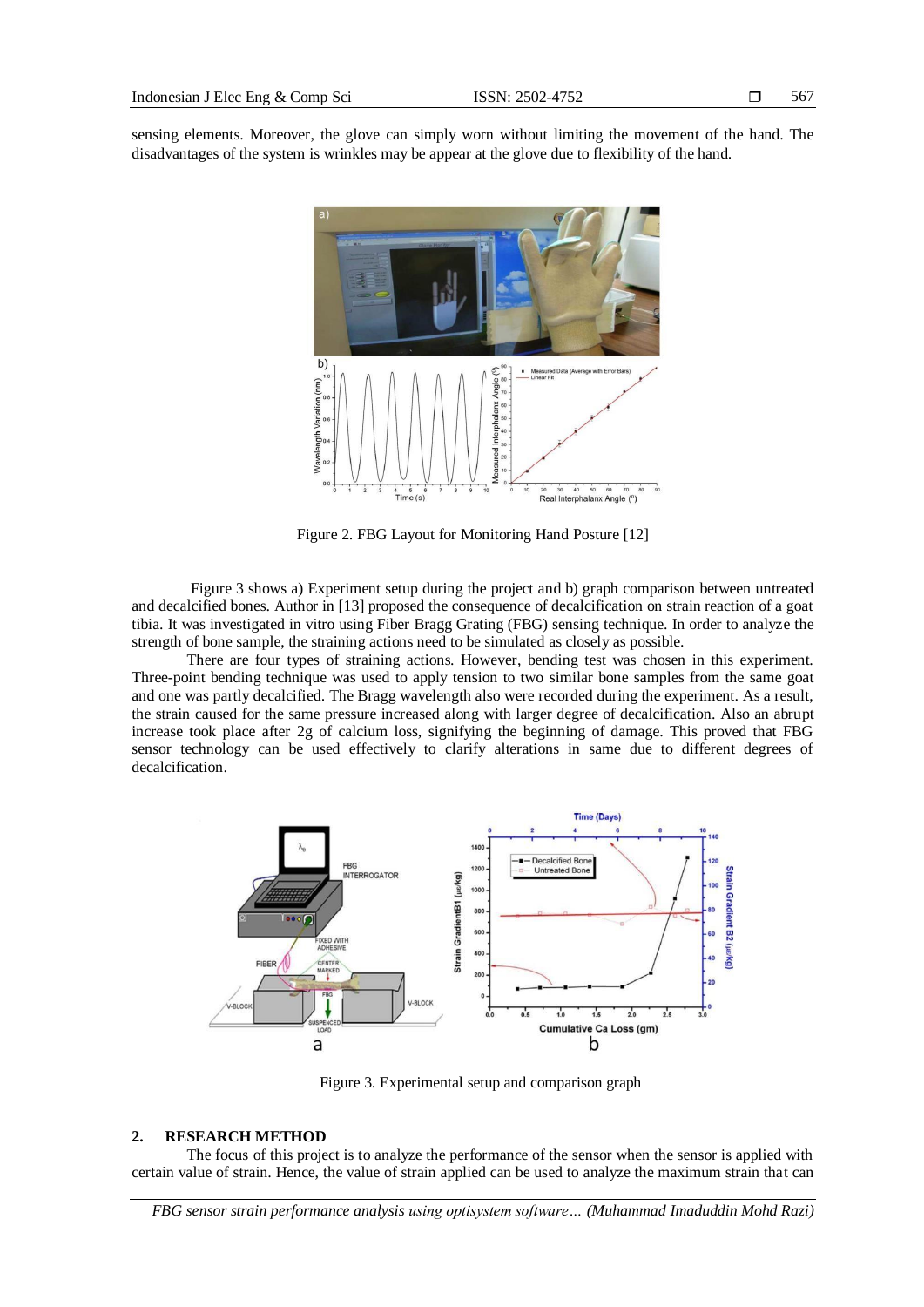be applied on the Fiber Bragg Grating. Optical Spectrum Analyzer that will be used in this project simulation to display the wavelength shifting. The research was all carried out using simulation software, Optisystem version 14.2.

# **2.1. Strain Sensing Equation**

$$
\lambda B = 2n_{eff}\Lambda \tag{4}
$$

B is Bragg wavelength is the refractive index and  $\Lambda$  is periodic variation. By using the above equation, expand the equation to get the shift in the Bragg grating center directly to the strain change is set as

$$
\Delta \lambda = [(1 - \rho_e) \times \varepsilon) + ((\alpha_\lambda + \alpha_n) \times \Delta T)] \lambda_0 \tag{5}
$$

where  $\Delta\lambda$  is the wavelength shift, is the initial wavelength, is the thermal expansion coefficient, is the thermal optic coefficient, ∆T is the temperature change and is the strain experienced by grating. pe is strain optic coefficient which can be defined as

$$
\left(\frac{n^2}{2}\right)[p_{12} - v(p_{11} + p_{12})] \tag{6}
$$

where n is the refractive index of fiber, is the strain tensor component and v is the Poisson ratio.

# **2.2. Block Diagram of Optisystem Design**

Figure 4 shows block diagram of optisystem design.



Figure 4. Block diagram of optisystem design

#### **2.3. Design and Parameter**

Figure 5 shows simulation design.



Figure 5. Simulation design

The design will contain one white light source, two Fiber Bragg Grating sensor, two optical delay, one optical null, bidirectional optical fiber, two optical spectrum analyzer and one WDM FBG sensor interrogator. For the FBG sensor, FBG sensor 1 will sense temperature and strain while FBG sensor 2 is for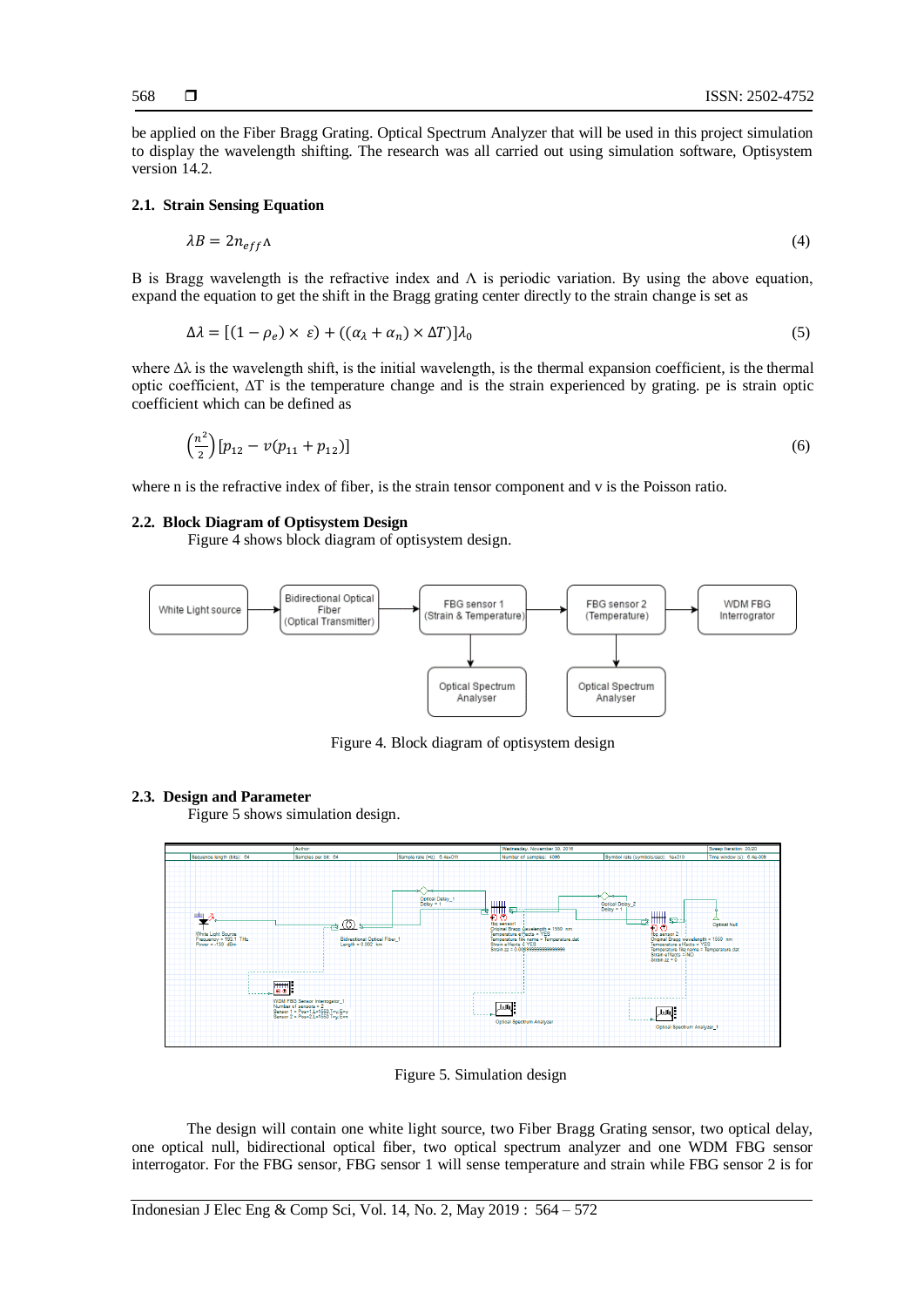569

measuring temperature only. WDM FBG Sensor Interrogator is for show the wavelength shifted by the reflected spectrum of the two FBG sensor. Strain were set at the parameter from 0.005 to 0.01.Optical delay were used to avoid situation which the simulation has not perform because a component cannot find signals at the input port and the system will be deadlocked. Other than that, all parameter in the Optisystem were using default setting.

## **3. RESULTS AND ANALYSIS**

Simulation result are the result of six simulation by using the Optisystem 14.2 simulation, which is by using six different value of strain to analyze the performance of FBG sensor and wavelength shifting. Theoretical calculation was performed by using formula of wavelength shifting of FBG sensor for strain and temperature. Calculation of wavelength shifting (theoretical) as shows in Table 1 and Wavelength shifting simulation result shows in Table 2. Figure 6 shows wavelength shifting versus strain experienced by FBG (theoretical). Figure 7 shows wavelength shifting versus strain experienced by FBG (simulation). Figure 8 shows comparison between the theoretical and simulation wavelength shifting.

| Initial Wavelength, $\lambda_0$ | Temperature Change, | Strain                | Wavelength                |
|---------------------------------|---------------------|-----------------------|---------------------------|
| (nm)                            | $\rm ^{\circ}C$     | <b>Experienced By</b> | Shifted, $\Delta \lambda$ |
|                                 |                     | <b>FBG</b>            | $(\mu m)$                 |
| 1550                            | 2                   | 0.005                 | 0.01010                   |
| 1550                            | 2                   | 0.006                 | 0.01134                   |
| 1550                            | $\mathfrak{D}$      | 0.007                 | 0.01258                   |
| 1550                            | $\mathcal{D}$       | 0.008                 | 0.01382                   |
| 1550                            | 7                   | 0.009                 | 0.01506                   |
| 1550                            | $\mathfrak{D}$      | 0.01                  | 0.01630                   |

Table 1. Calculation of Wavelength Shifting (Theoretical)

Wavelength Shifting Versus Strain Experienced By FBG (Theoretical Calculation) 0.018 0.0163 0.01506  $0.016$ 0.01382  $\mathbf{F}$  0.014 0.01258 0.01134 Shifting  $0.012$  $0.0101$  $0.01$ Wavelengtrh  $0.008$  $0.006$  $0.004$  $0.002$  $\mathbf{0}$  $0.005$  $0.006$  $0.007$  $0.008$  $0.009$  $0.01$ Strain Experienced By FBG



|                         | Table 2. Wavelength Shifting Simulation Result |                       |                           |
|-------------------------|------------------------------------------------|-----------------------|---------------------------|
| Initial                 | Temperature Change,                            | Strain                | Wavelength                |
| Wavelength, $\lambda_0$ | $^{\circ}$ C                                   | <b>Experienced By</b> | Shifted, $\Delta \lambda$ |
| (nm)                    |                                                | <b>FBG</b>            | $(\mu m)$                 |
| 1550                    | $\mathfrak{D}$                                 | 0.005                 | 0.001                     |
| 1550                    | $\mathfrak{D}$                                 | 0.006                 | 0.0072                    |
| 1550                    | $\mathcal{D}$                                  | 0.007                 | 0.0085                    |
| 1550                    | $\mathfrak{D}$                                 | 0.008                 | 0.0097                    |
| 1550                    | $\mathfrak{D}$                                 | 0.009                 | 0.0109                    |
| 1550                    | $\mathfrak{D}$                                 | 0.01                  | 0.012                     |

|  | Table 2. Wavelength Shifting Simulation Result |
|--|------------------------------------------------|
|  |                                                |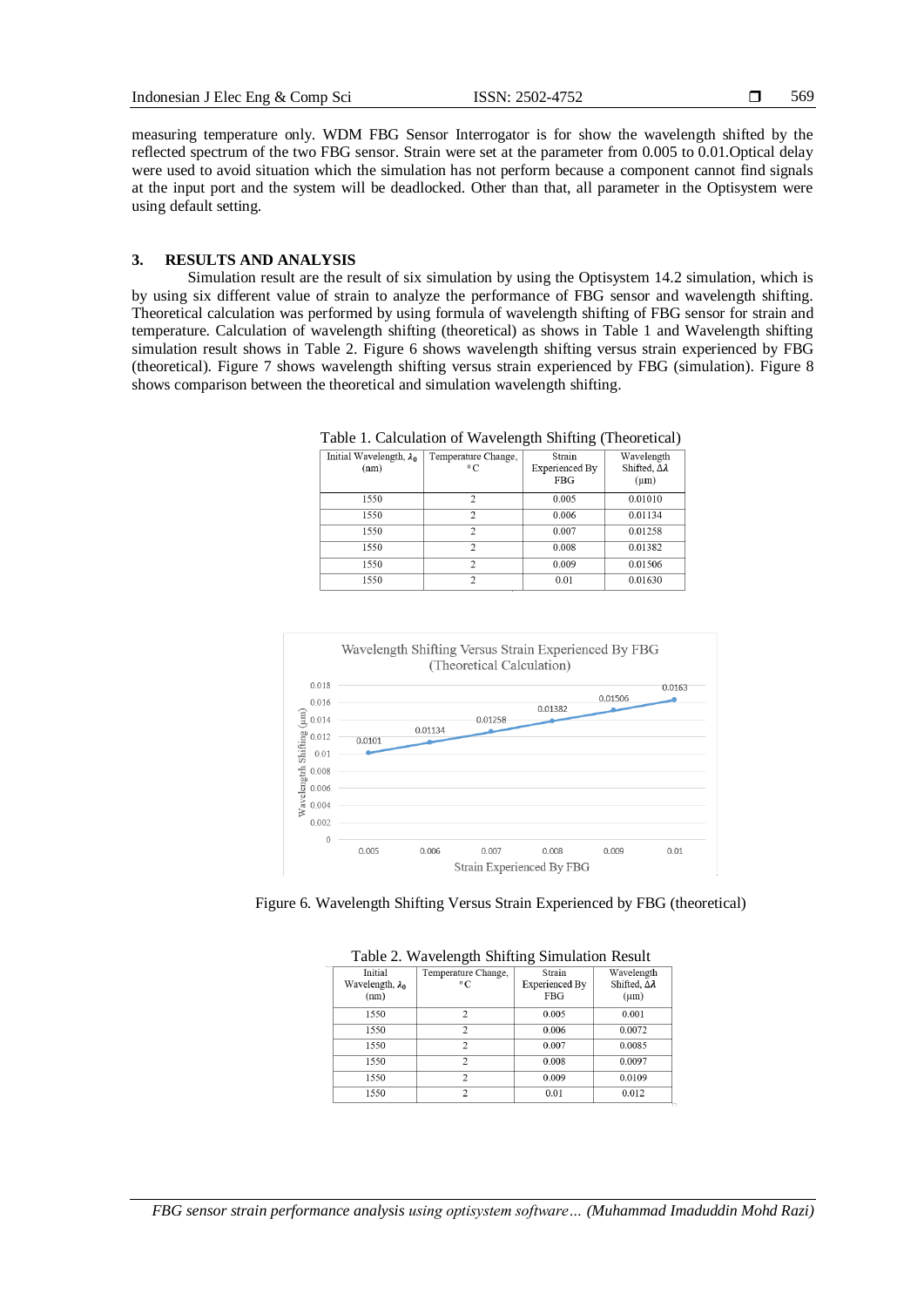

Figure 7. Wavelength Shifting Versus Strain Experienced by FBG (simulation)



Figure 8. Comparison between the Theoretical And Simulation Wavelength Shifting

From the graph, the theory and simulation value were not the same due to the design parameter set in the simulation software. Besides, there were also bidirectional optical fiber in the simulation design that may affect the value of wavelength shifting for the simulation. Simulation result is greater than theoretical because there is more wavelength shifting.

## **4. CONCLUSION**

The FBG design in the simulation of Optisystem 14.2 was tested by using 6 different strain value that experienced by the two FBG sensor. Based on the result from simulation, wavelength shifting will easily been analyzed. Besides, there are only slightly difference between theoretical value and simulation value.

# **4.1. Limitation and Constrain**

This project was mainly about analyzing the performance of FBG sensor that can be used for medical application. There are several problem been faced during the development of this project. One of the problem is the FBG sensor is not tested in human joint. This cause the result from the simulation was not accurate enough because it was not tested on the human joint. Besides, the wavelength shifting and strain that experienced by FBG was not based of human kinetic movement. The FBG sensor in Optisystem also has strain value limitation that cause the wavelength were not shifting when the value of strain were changed.

# **4.2. Future works**

For the future work, it is suggested to use the real FBG sensor and tested to the human based on the human kinetic movement. So, the result accuracy will be improve and the main purpose of this project which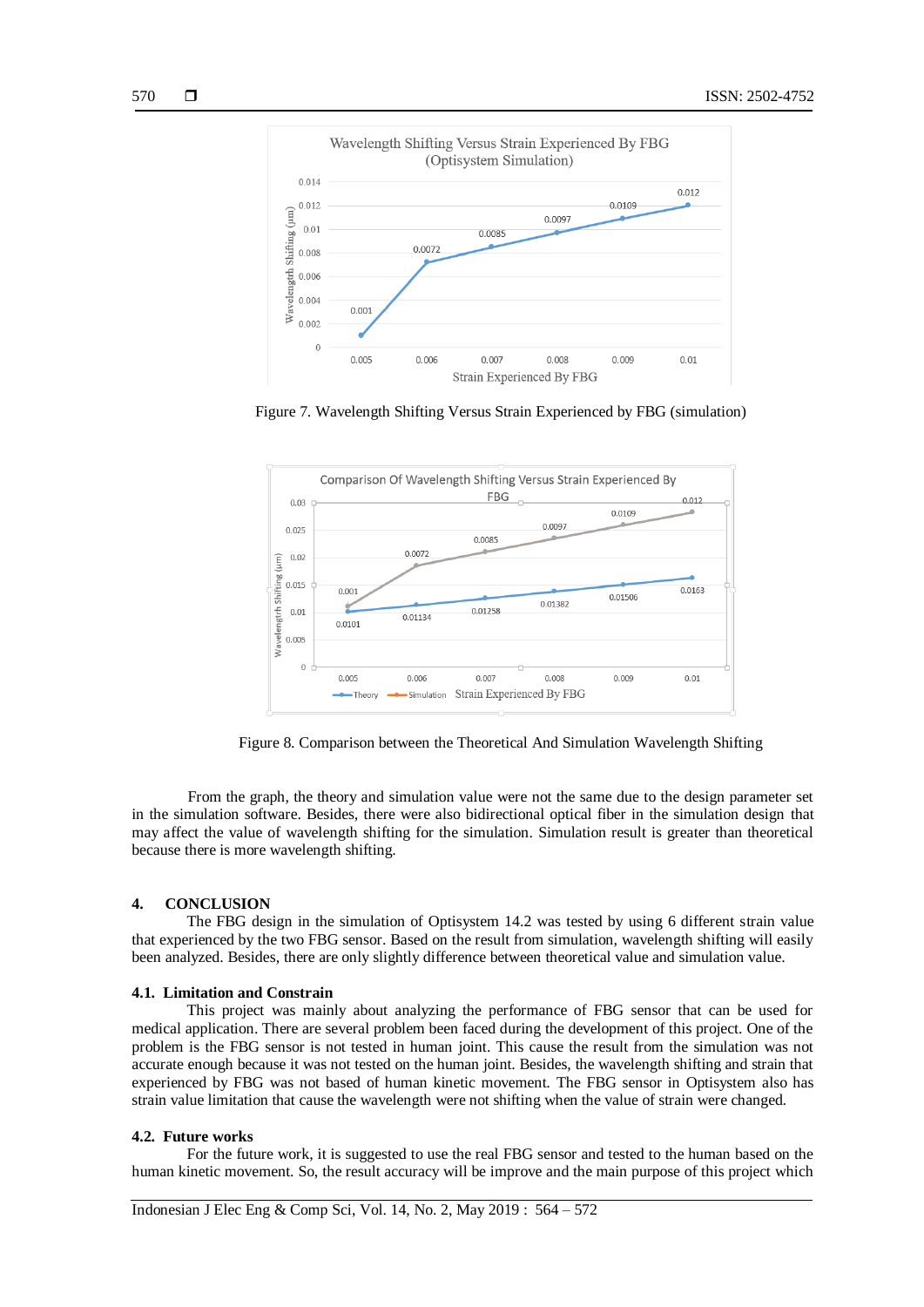571

is to develop the sensor for monitoring the joint movement during rehabilitation process can be achieved. Another suggestion is to use another software that can simulate the FBG sensor based on human kinetic movement so that the wavelength shifting that been measured is based on the human joint movement.

# **REFERENCES**

- [1] R. P. Rocha, A. F. Silva, J. P. Carmo, and J. H. Correia, "FBG in PVC foils for monitoring the knee joint movement during the rehabilitation process," Proc. Annu. Int. Conf. IEEE Eng. Med. Biol. Soc. EMBS, pp. 458–461, 2011.
- [2] C. R. Dennison, P. M. Wild, D. R. Wilson, and P. A. Cripton, "A minimally invasive in-fiber Bragg grating sensor for intervertebral disc pressure measurements," Meas. Sci. Technol., vol. 19, no. 8, p. 85201, 2008.
- [3] S. J. Mihailov, "Fiber bragg grating sensors for harsh environments," Sensors, vol. 12, no. 2. pp. 1898–1918, 2012.
- [4] E. Al-Fakih, N. A. A. Osman, and F. R. M. Adikan, "The use of fiber bragg grating sensors in biomechanics and rehabilitation applications: The state-of-the-art and ongoing research topics," Sensors (Switzerland), vol. 12, no. 10, pp. 12890–12926, 2012.
- [5] Z. Fang, K. K.Chin, R. Qu, and H. Cai, Fundamentals of Optical Fiber Sensors Wiley Series in Microwave and Optical Engineering. 2012.
- [6] C. Yan, E. Ferraris, T. Geernaert, F. Berghmans, and D. Reynaerts, "Development of flexible pressure sensing polymer foils based on embedded fibre Bragg grating sensors," Procedia Eng., vol. 5, pp. 272–275, 2010.
- [7] M. Boerkamp, D. W. Lamb, and P. G. Lye, "Using an intrinsic, exposed core, optical fibre sensor to quantify chemical scale formation," J. Phys. Conf. Ser., vol. 76, p. 12016, 2007.
- [8] P. C. Beard and T. N. Mills, "Extrinsic optical fibre ultrasound sensor using a thin polymer film as a low finesse Fabry-Perot interferometer," Appl. Opt., vol. 34, no. 4, pp. 663–675, 1996.
- [9] S. K. Yao and C. K. Asawa, "Fiber Optical Intensity Sensors," IEEE J. Sel. Areas Commun., vol. 1, no. 3, pp. 562–575, 1983.
- [10] B. Lee, "Review of the present status of optical fiber sensors," Opt. Fiber Technol., vol. 9, no. 2, pp. 57–79, 2003.
- [11] C. L. Wei et al., "A fiber Bragg grating sensor system for train axle counting," IEEE Sens. J., vol. 10, no. 12, pp. 1905–1912, 2010.
- [12] A F. Da Silva, A. F. Gonçalves, P. M. Mendes, and J. H. Correia, "FBG sensing glove for monitoring hand posture," IEEE Sens. J., vol. 11, no. 10, pp. 2442–2448, 2011.
- [13] V. Mishra et al., "Fiber Bragg grating sensor for monitoring bone decalcification," Orthop. Traumatol. Surg. Res., vol. 96, no. 6, pp. 646–651, 2010.
- [14] a F. Silva, J. P. Carmo, P. M. Mendes, and J. H. Correia, "Simultaneous cardiac and respiratory frequency measurement based on a single fiber Bragg grating sensor," Meas. Sci. Technol., vol. 22, no. 7, p. 75801, 2011.
- [15] N. Din Keraf et al., "An optimal cardinality of wavelength/time incoherent OCDMA system using 2-D hybrid FCC-MDW code," in 2014 2nd International Conference on Electronic Design, ICED 2014, 2011, pp. 356–361.
- [16] C. B. M. Rashidi, S. A. Aljunid, F. Ghani, M. S. Anuar, and H. A. Fadhil, "Code length optimization using Flexible Cross Correlation (FCC) code in OCDMA networks," in ICP 2012 - 3rd International Conference on Photonics 2012, Proceedings, 2012, pp. 355–359.

# **BIOGRAPHIES OF AUTHORS**

| Muhammad Imaduddin Mohd Razi received the B.Eng. in Computer Network Engineering from<br>University Malaysia Perlis (UniMAP), Malaysia. He is currently completing the M.Sc. degree in<br>Communication Enginering at University Malaysia Perlis (UniMAP), Malaysia. His research<br>interest include optical sensing and optical communication.                                                                                                                                                                                                                                         |
|------------------------------------------------------------------------------------------------------------------------------------------------------------------------------------------------------------------------------------------------------------------------------------------------------------------------------------------------------------------------------------------------------------------------------------------------------------------------------------------------------------------------------------------------------------------------------------------|
|                                                                                                                                                                                                                                                                                                                                                                                                                                                                                                                                                                                          |
| Mohd Rashidi Bin Che Beson received his MSc. Degree in Communication Engineering from<br>Universiti Malaysia Perlis (UniMAP) Malaysia in 2007 and 2011 respectively. He received his<br>PhD in Communication Engineering in 2014 also from Universiti Malaysia Perlis (UniMAP)<br>Malaysia. He is currently working as Deputy Dean at Research Management and Innovation<br>Centre (RMIC), UniMAP, senior lecturer in School of Computer and Communication<br>Engineering. His research interest is in Optical CDMA technology, Radio over Fiber (RoF) and<br>Fiber sensor technologies. |
|                                                                                                                                                                                                                                                                                                                                                                                                                                                                                                                                                                                          |

*FBG sensor strain performance analysis using optisystem software… (Muhammad Imaduddin Mohd Razi)*